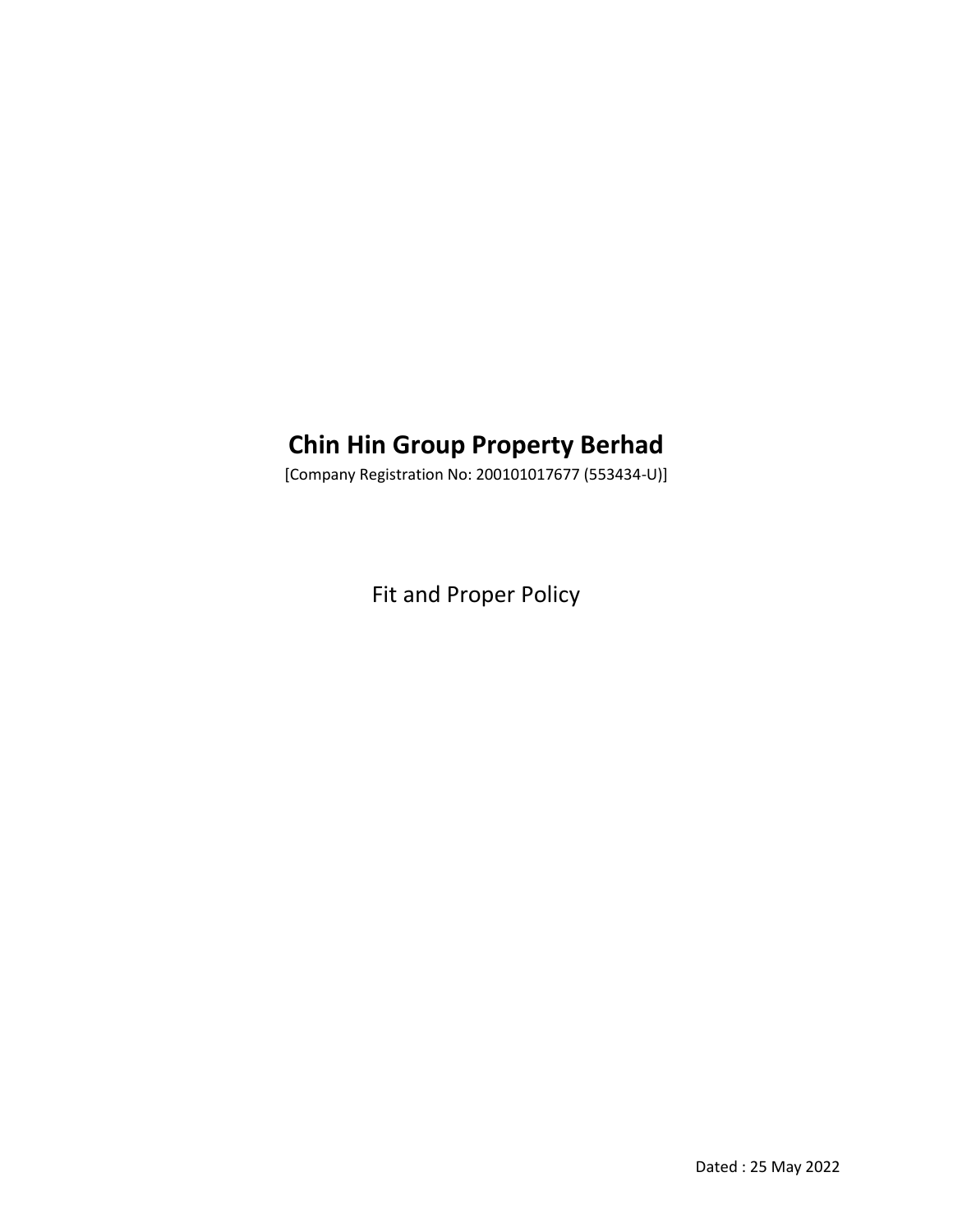# **1. Objectives**

The Board of Directors ("Board") of Chin Hin Group Property Berhad ("CHGP" or "Company") is committed to ensuring that Directors and relevant Officers of CHGP are fit and proper to carry out their duties and responsibilities in the best interest of the Company to promote compliance and good ethical values in relation to the key roles that they are appointed to.

The primary objectives of this Fit and Proper Policy are to:

- Provide guidelines to assess whether CHGP's Directors and Officers are fit and proper in accordance with the fit and proper standard under Main Market Listing Requirements issued by Bursa Malaysia Securities Berhad;
- Provide the minimum standards for determining fitness and propriety of persons who hold, or are being considered for appointment to, a Director or relevant Officer role;
- Strengthen the governance framework within CHGP; and
- Promote confidence in CHGP and its Directors and Officers.

# **2. Application**

This Policy applies to all Directors and relevant Officers in CHGP and its subsidiaries.

A relevant Officer is:

- Chief Executive Officer (CEO);
- Chief Financial Officer (CFO); or
- Chief Operating Officer (COO).

# **3. Fit and Proper Assessment**

A person is considered fit and proper if they:

- Pass the relevant checks as per Appendix A to the satisfaction of CHGP;
- Sign the Fit and Proper declaration in Appendix B without amendment provided that there is no other information available that contradicts the information in the declaration;
- Possess the required qualifications for the actual position (as set out in Appendix C); and
- Provide the required documentation to support the required qualifications.

If a person cannot sign the Declaration without qualification and /or amendment they will not be deemed a fit and proper person unless the Board, in its sole discretion, is satisfied that any failure to meet a particular criterion within the Declaration will not impair the person's ability to discharge the duties of the position. If the person in question is a Director, they shall not be considered part of the Board for these purposes.

Appendix C includes considerations that will be applied when evaluating fitness and propriety.

The Board that will be responsible for assessing whether or not a person is fit and proper is set out in section 4.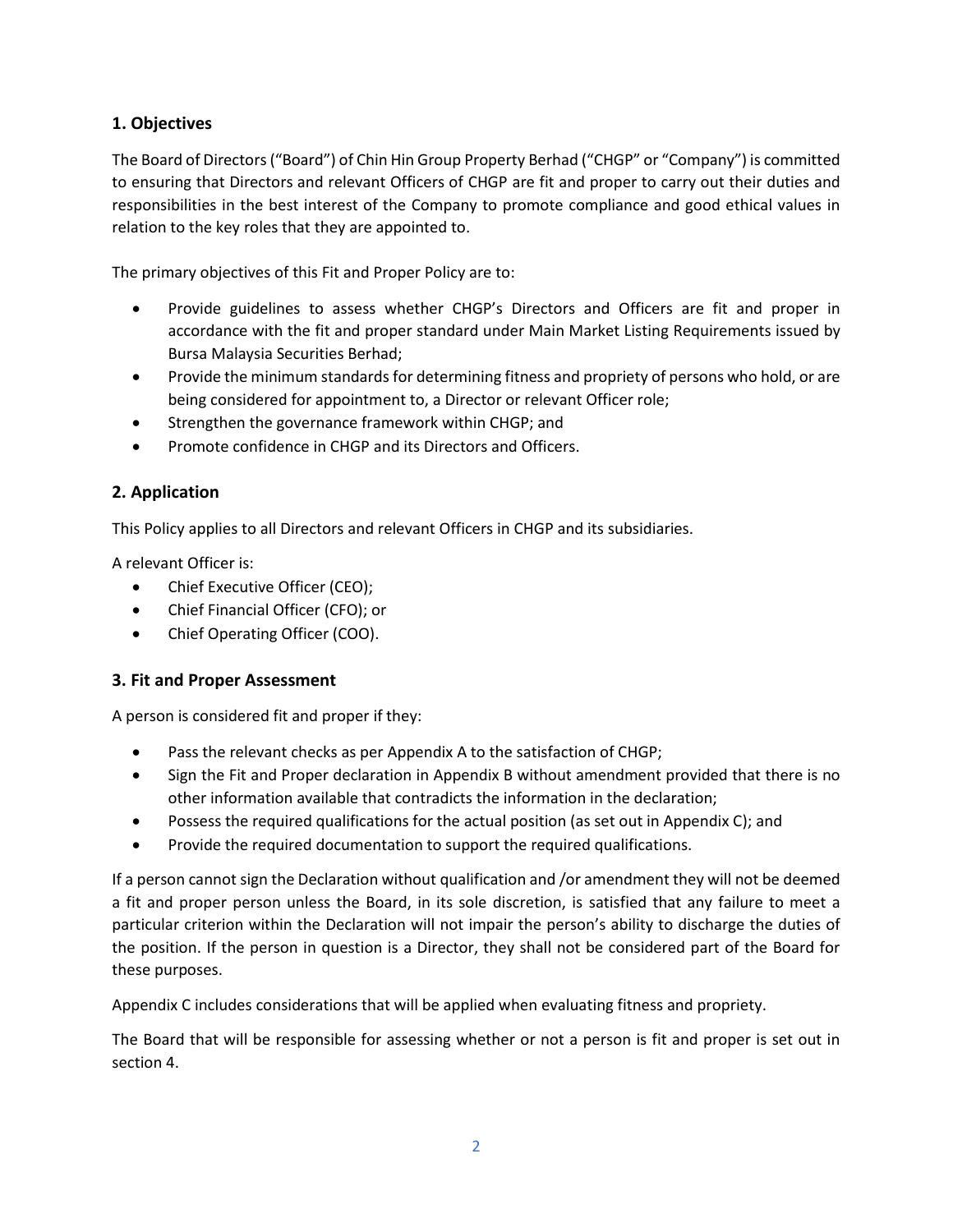Each of the criteria used in assessing fitness and propriety for the role must be considered in conjunction with the specific circumstances of the incident and the time elapsed since occurrence.

# **4. Assessing Fitness and Propriety Responsibilities**

The Board shall ensure that it has access to a wide range of skills, knowledge and experience and /or access to specific skills, knowledge and experience in order to run the CHGP's Group operations. Any specific skills, knowledge and expertise that are required will be detailed in the Board Charter.

#### *Directors and relevant Officers (covered persons)*

Covered persons are responsible for:

- Signing the Fit and Proper declaration;
- Providing relevant information and documentation required for assessing fitness and propriety;
- Providing consent to the CHGP to obtain relevant information for checks listed in Appendix A; and
- Immediately providing information to CHGP about any changes in circumstances that may influence the assessment of the individual's fitness and propriety for the role.

#### *Nomination Committee*

The Nomination Committee will ensure:

- Fit and Proper assessments are conducted for all new Director and relevant Officer in a situation where conflict of interest occur;
- Fit and Proper assessments are conducted for all new Director and relevant Officer appointments; and
- Fit and proper assessments of incumbent Directors and relevant Officers are conducted;
	- o once a year; or
	- $\circ$  for Directors retiring by rotation, at the same time the Director is being evaluated whichever is earlier.

The Board has the authority to approve a Director or relevant Officer to be fit and proper for the position they hold and for determining remedial action in situations where a Director or relevant Officer is determined not to be fit and proper for a position. The Director being assessed will not be considered part of the Board for these purposes.

If there is a conflict of interest situation between the Board and the person being assessed (actual or perceived), the Board must consider if there is a material risk to the objectivity of the assessment. If there is a material risk, the particular Board member who is in a conflict of interest position with the Board must abstain from approving the fit and proper assessment.

#### **5. Assessment process**

#### **5.1 Appointment**

Each person covered by this Policy must, prior to appointment:

1) Provide consent for the checks listed in Appendix A;

- 2) Sign the Fit and Proper declaration (Appendix B);
- 3) Provide relevant documentation for qualifications and other relevant experience;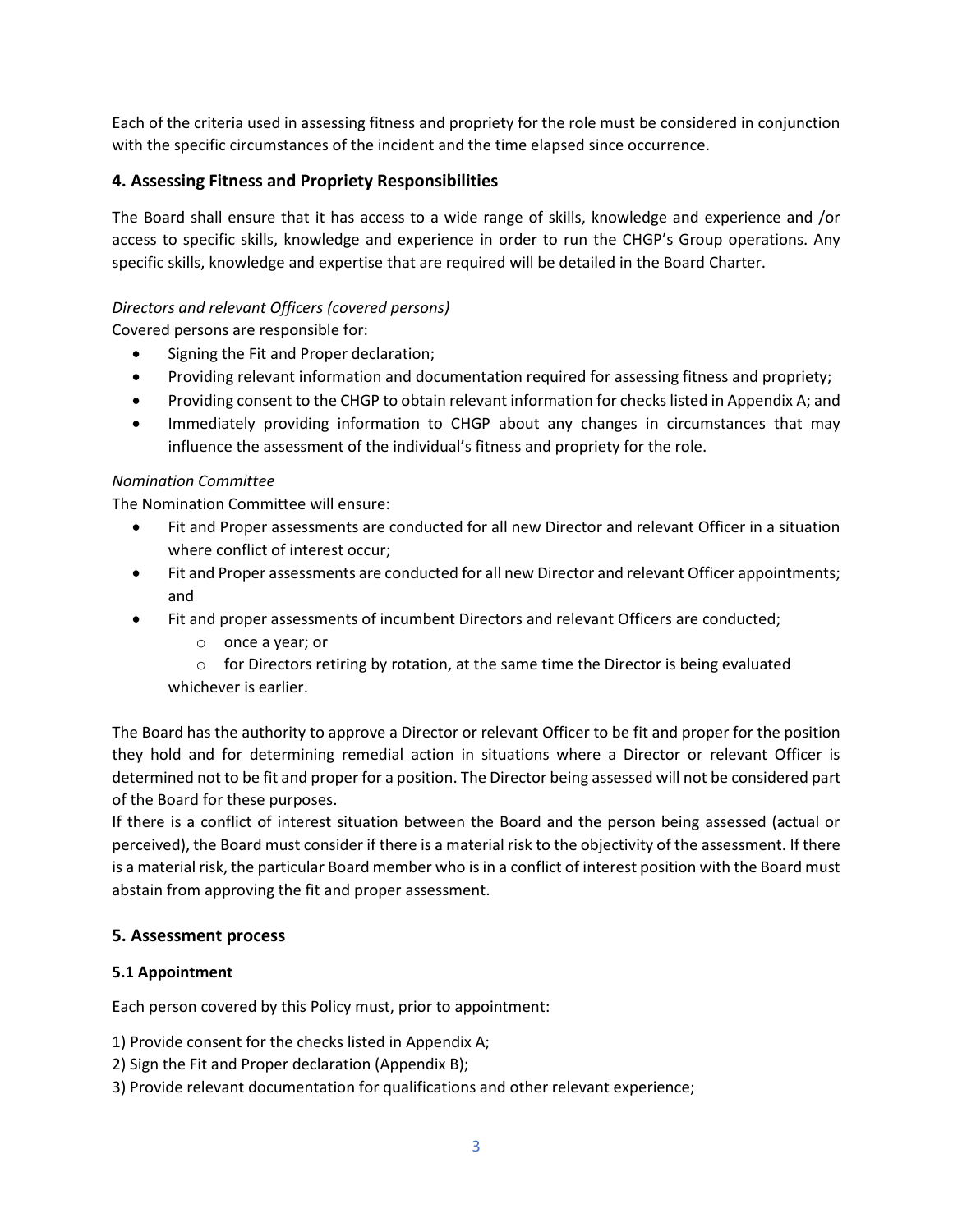Steps 1 and 2 must be performed every three years for the persons are covered by this Policy.

The Board must assess that the covered person meets the Fit and Proper requirements. Assessment, which includes completion of the checks listed in Appendix A, must be made prior to the appointment and repeated at least every three years or earlier if there is a notified or suspected change in a person's circumstances. An adverse finding in one area may not necessarily render a person unfit or improper to hold the position. In some cases, the surrounding circumstances may be taken into account in reaching a decision.

Completed assessments must be provided to the Human Resource Department who shall maintain a register of Fit and Proper assessments for covered persons. If the Board unanimously agrees that the individual meets the requirements set out in this Policy, it will sign the appropriate certificate in Appendix D.

# **5.2 Conflict of interest**

Each person covered by this Policy must, upon the arise of conflict of interest situation:

- 1) Provide consent for the checks listed in Appendix A;
- 2) Sign the Fit and Proper declaration (Appendix B);

The Board must assess that the covered person meets the Fit and Proper requirements. Completed assessments must be provided to the Human Resource Department who shall maintain a register of Fit and Proper assessments for covered persons. If the Board unanimously agrees that the individual meets the requirements set out in this Policy, it will sign the appropriate certificate in Appendix D.

Every Director has a duty to avoid business, financial or other direct or indirect interests or relationships which is in conflict with the interests of the Company or any of its subsidiary. When there is a conflict of interest between a covered person and the CHGP Group, the covered person may make a presentation at a committee or Board meeting, but he or she shall abstain from deliberation at the said meeting during the discussion of, and the vote on, the transaction or arrangement involving the possible conflict of interest.

The Chair of the Board with the recommendation from the Nomination Committee ("NC") shall, if appropriate, appoint a disinterested person or committee to investigate alternatives to the proposed transaction or arrangement.

After exercising due diligence, the Board with recommendation from the NC shall determine whether the CHGP Group could have obtained, a more advantageous transaction or arrangement from a person or entity that would not have given rise to a position of conflict of interest.

If a more advantageous transaction or arrangement is not possible under the circumstances of not producing a potential conflict of interest, the Board with the recommendation from the NC and Audit Committee shall determine by a majority vote of the disinterested Directors as to whether the transaction or arrangement is fair and reasonable in CHGP's Group best interest, before making a decision to enter into the transaction or arrangement.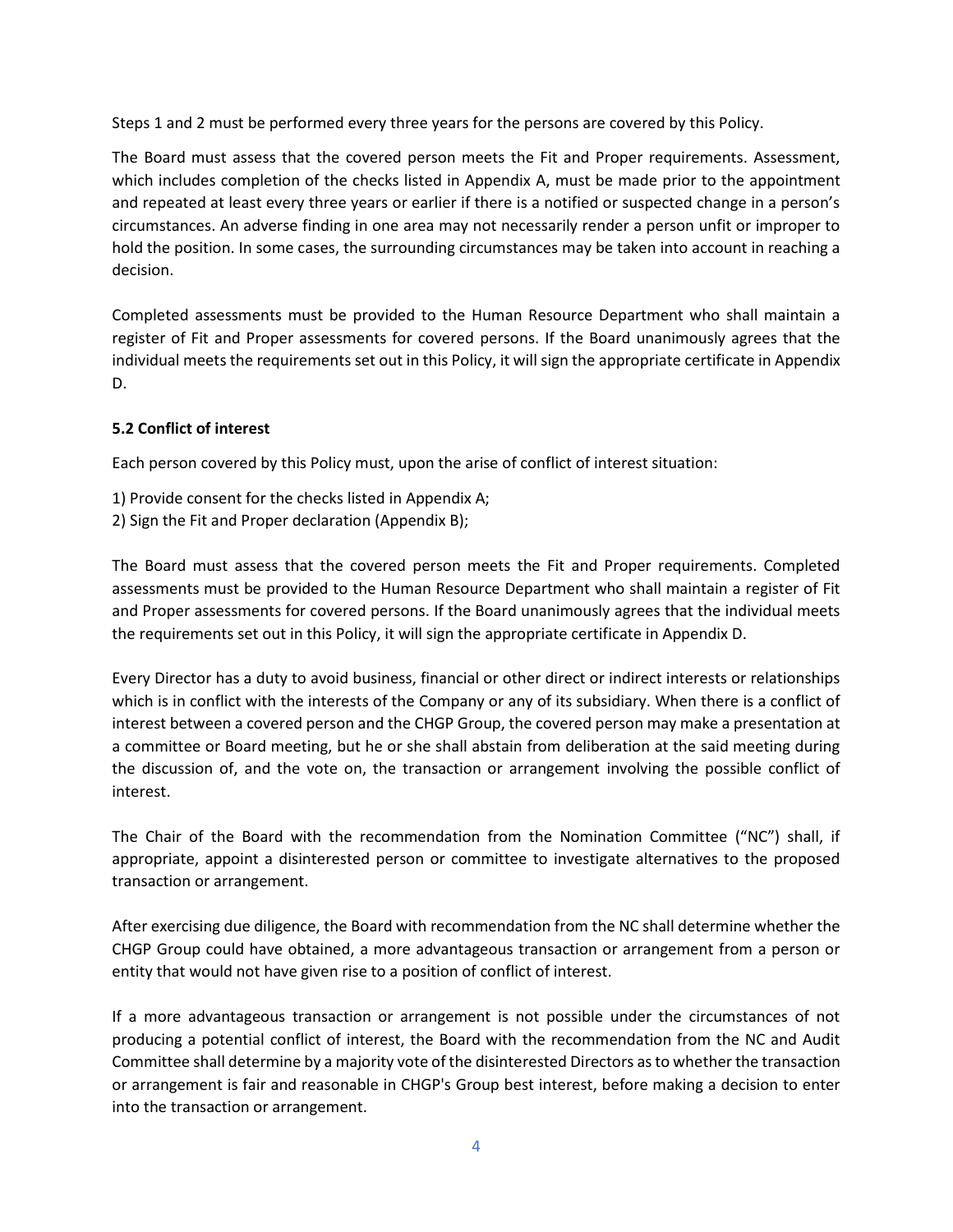# **6. Persons not fit and proper**

A covered person who is considered not to be fit and proper shall be immediately advised and be given the opportunity to provide additional information in support of their assessment. This additional information must be provided within 10 days of the Board's assessment and will be considered prior to making a final decision regarding the fitness and propriety of the person.

CHGP will not appoint Directors or relevant Officers in roles where they are assessed not to be fit and proper.

#### **7. Compliance**

CHGP requires its Directors and relevant Officers to take all practicable steps to comply with this Policy. Compliance with this Policy will be periodically monitored by Internal Audit function. Any known or suspected instances of non-compliance shall be reported to the NC for full investigation and appropriate disciplinary action.

Failure to provide relevant and timely information for assessing the fitness and propriety of a person is considered a serious misconduct and will result in disciplinary action which may lead to dismissal.

# **8. Collection and Use of Information**

Persons assessed under this Policy are deemed to have consented to the collection and use of their personal information for the purpose of assessment under this Policy and /or compliance with the Personal Data Protection Act 2010 ("PDPA").

Persons assessed under this Policy must provide CHGP true, accurate and complete information at all times and shall informed the Company of any changes to their personal information. Failure to comply with these requirements may result in disqualification from the Director and relevant Officer appointment process.

CHGP shall take all reasonable steps to ensure that the information collected, stored, used and disclosed in relation to this Policy will be stored securely and shall be handled at all times in accordance with the PDPA.

Any information collected, created or compiled by the Board or its Committees and any other person authorised by them shall be kept confidential except when it is required to be disclosed to the Board for the purposes of supporting CHGP's evaluation of a person under this Policy. Materials and information relating to the evaluation of candidates for covered person positions will only be released at the discretion of the Board.

Information collected or used in relation to this Policy will be retained for a reasonable period in accordance with the CHGP's Group information Policy.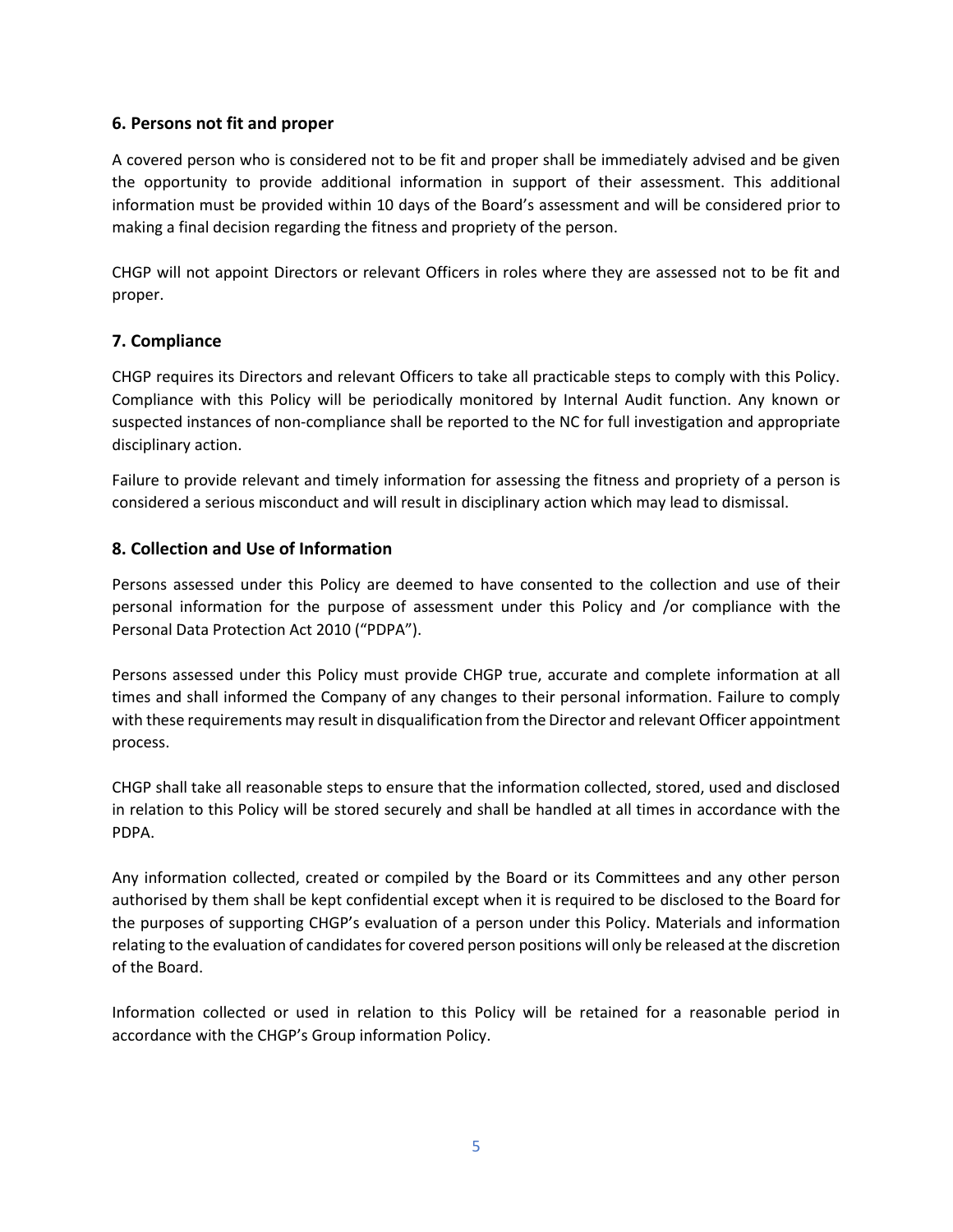### **9. Policy awareness**

A copy of this Policy will be provided to all current covered persons and to any person who is nominated, appointed or intended to be appointed to the role of Director, CEO, CFO or COO. A copy of this Policy shall also be available to all employees and contractors on the CHGP Group.

# **10. Statements**

Each Director, relevant Officer and member of a committee with board-delegated powers shall sign a statement which affirms that they:

- 1) Have received a copy of this Policy,
- 2) Have read and understand this Policy, and
- 3) Have agreed to comply with this Policy.

#### **11. Changes to this Policy**

Any material changes to this Policy must be approved by the Board of CHGP before implementation.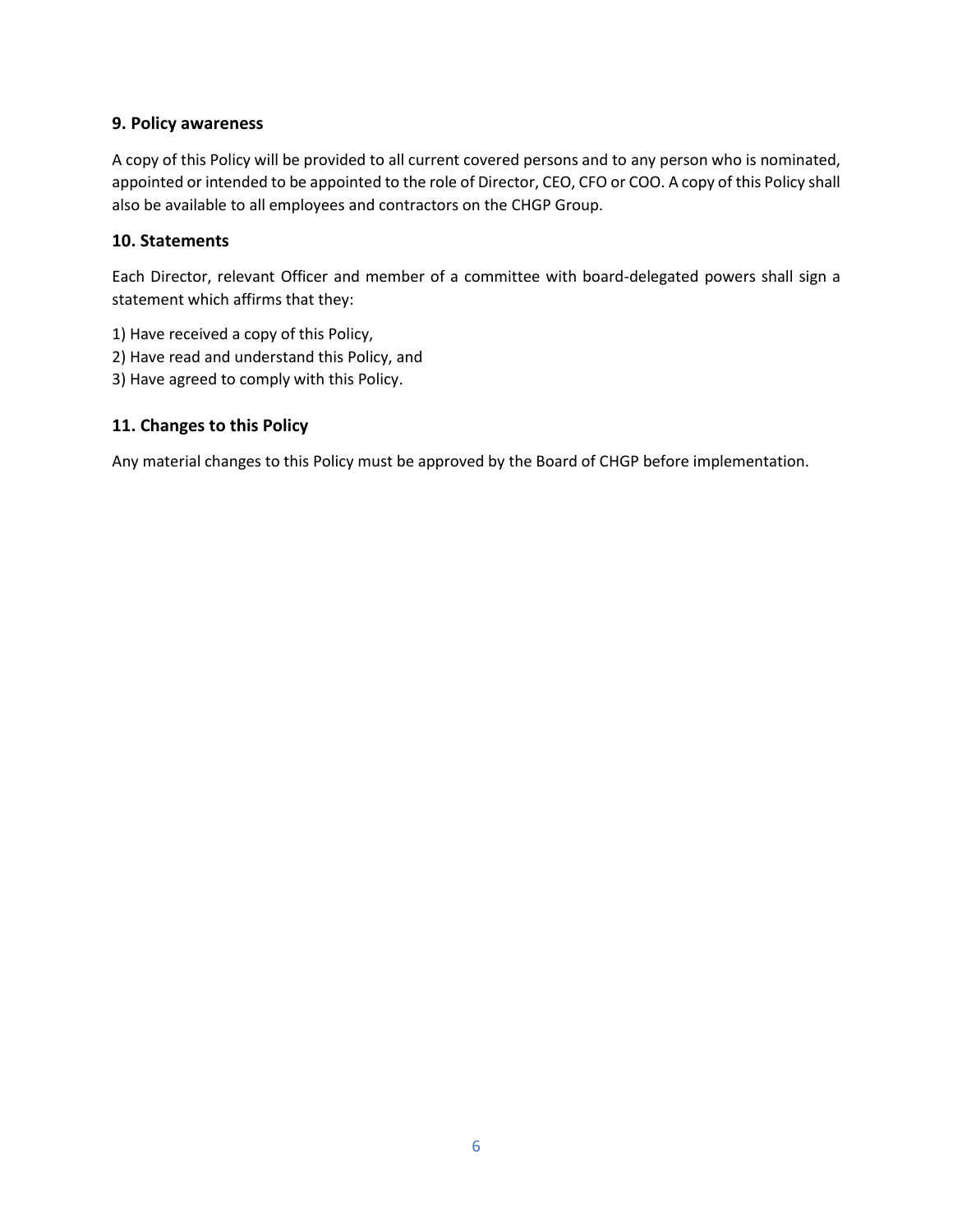# **Appendix A: Checklist for Fit and proper assessment**

| Person                          | <b>Checks</b>                                                                                                           |
|---------------------------------|-------------------------------------------------------------------------------------------------------------------------|
| Directors and relevant Officers | Signed Fit and Proper Declaration (Appendix B)                                                                          |
|                                 | <b>Ctos Check</b>                                                                                                       |
|                                 | Bankruptcy Check (Credit check)                                                                                         |
|                                 | Internet Search for adverse publicity                                                                                   |
|                                 | Qualification and experience declaration and<br>documentation supporting this (qualifications,<br>references etc).      |
|                                 | Confirmation of professional membership and<br>any suspension of membership                                             |
|                                 | Confirmation that the individual has not been<br>subject to sanctions from any professional body<br>(public or private) |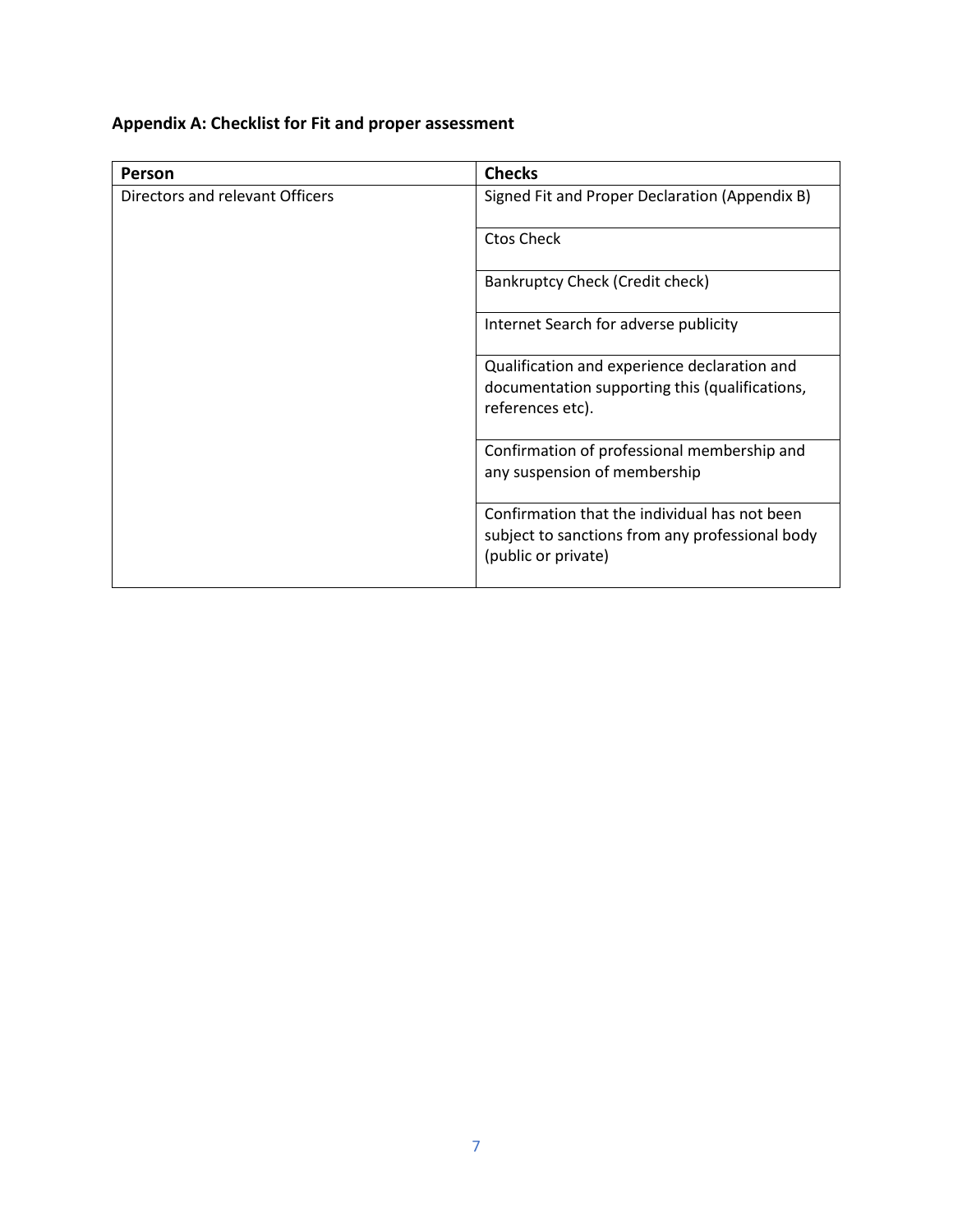# **Appendix B: 'Fit and Proper' Declaration**

I declare that I am a fit and proper person within the meaning of fit and proper standards issued by Bursa Malaysia Securities Berhad.

I specifically declare that:

- 1) I have the educational or technical qualifications, competence, diligence, judgement, character, honesty and integrity required to satisfactorily discharge the responsibilities of the position I hold or seek appointment to;
- 2) I have not been involved with or taken part in the management of a company that has:
	- a) been put into liquidation, receivership, voluntary administration, or any insolvency procedure or has otherwise been wound up or dissolved on the basis that it could not pay its debts when due; or
	- b) been declared to be subject to statutory management or judicial management; or
	- c) been subject to an arrangement or process under the laws of an overseas jurisdiction that corresponds, or is similar, to any of those specified in subparagraph (a) or (b); or
	- d) entered into any procedure or arrangement with its creditors on the basis that it is unable to pay its entered into any procedure or arrangement with its creditors on the basis that it is unable to pay its debts when due, for example a moratorium arrangement;
- 3) I have not been convicted whether within or outside Malaysia of any offence:
	- a) in connection with the promotion, formation or management of a corporation;
	- b) involving bribery, fraud or dishonesty; or
	- c) under section 213, 217, 218, 228 or 539, within a period of five years preceding the date of this declaration.
- 4) I have not been imprisoned for any offence referred to in paragraph 3 within the period of five years immediately preceding the date of this declaration.
- 5) I have not at any time been adjudged bankrupt or otherwise entered into a procedure provided for under the Insolvency (Amendment) Act 2020.
	- a) If you have been discharged from bankruptcy or any other procedure provided for under that Part, please state the time that has elapsed since you have been discharged:
- 6) I am not the subject of current disciplinary action in respect of a profession or occupation (being disciplinary action taken by a regulatory or disciplinary body for persons engaging in that profession or occupation) and I have never been the subject of disciplinary action of that kind that has involved a finding of guilt, however expressed;
- 7) I have not at any time been prohibited from one or more of the following under an order made, or a notice given, under Malaysia law:
	- a) being a Director of an entity; or
	- b) being a promoter of an entity; or
	- c) being concerned with or taking part in the management of an entity;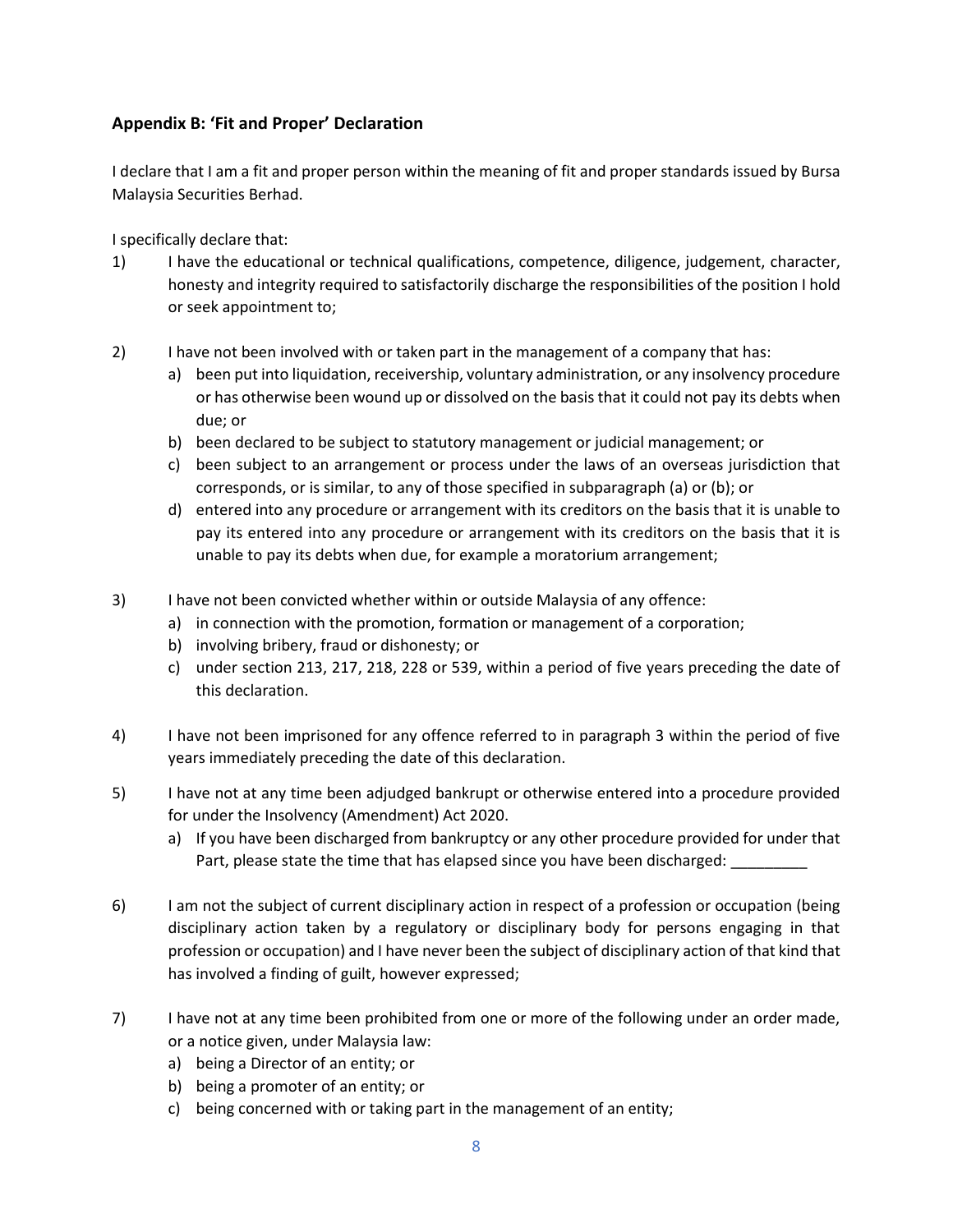- 8) I have no conflict or potential conflict of interest (direct or indirect) that affects, or may affect, my proper performance of the duties of this position;
- 9) I have not engaged in or been associated with any conduct that could pose a brand and reputation risk to the CHGP Group.
- 10) I have not been convicted of any offence. If convicted of an offence at any time please specify: i. Nature of the offence........................................................................................... ii. The circumstances in which the offence was committed............... ......... ........... iii. The time elapsed since the offence was committed............................................ iv. Your age when the offence was committed........................................................

I acknowledge that CHGP may conduct checks and obtain references to establish that I am a fit and proper person and I provide my consent to CHGP to perform any relevant checks including criminal history checks and professional and occupational checks in Malaysia and overseas if required, and that any false statement I make in this declaration may lead to dismissal or removal from the Board or the from the position I have been appointed to.

I further consent to the collection and use of any information by CHGP to comply with this PDPA in connection with this Policy

Signature of Director, or relevant Officer

................................................................ Date:...........................................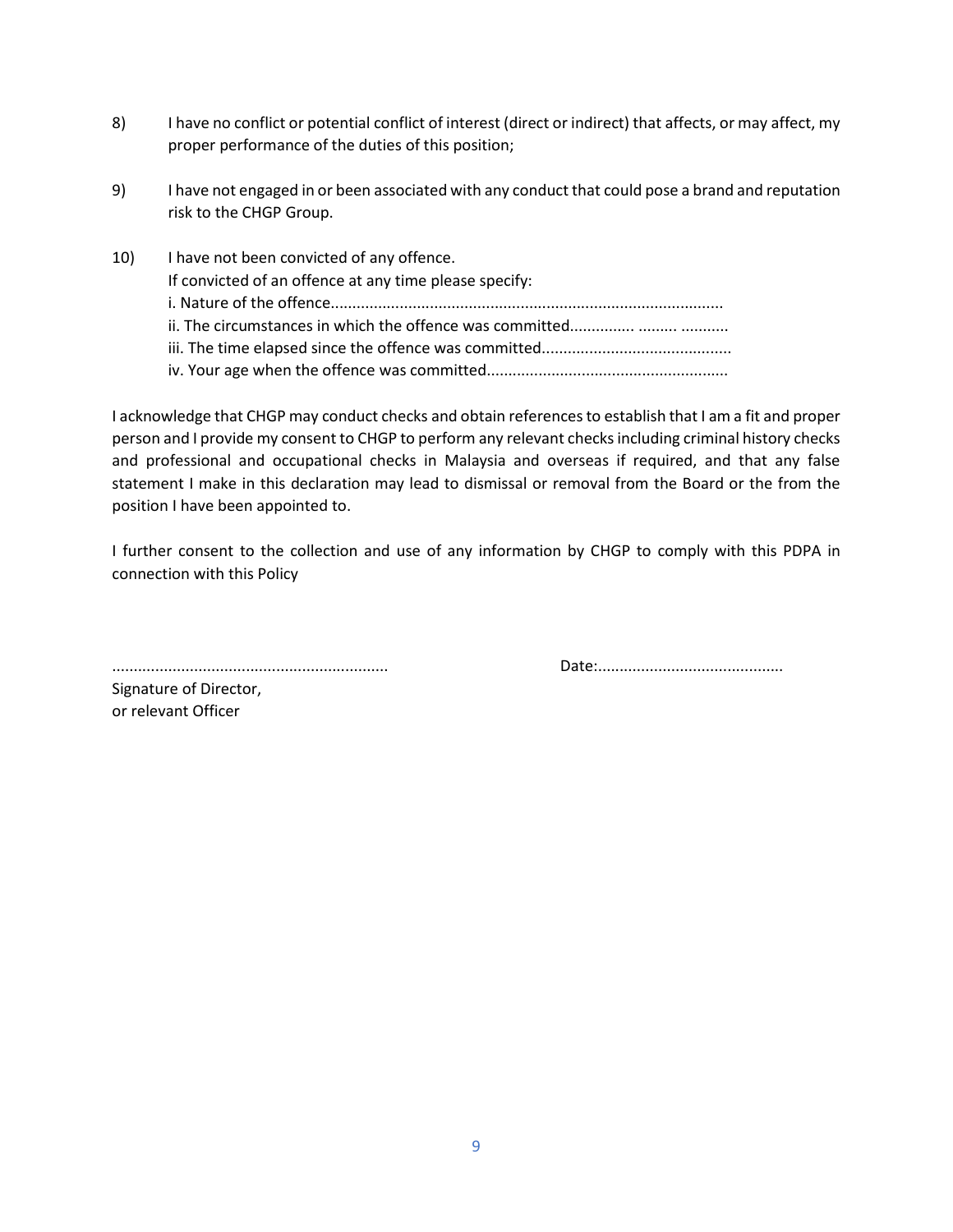# **Appendix C: Fitness and Propriety Considerations**

The following constitute issues that should be considered when assessing the fitness and propriety of covered persons.

#### *The person's qualification:*

The career of the person being assessed and the relevance to the role at CHGP must be considered to make this judgment.

CHGP has job descriptions in place for relevant Officers, which detail the duties and requirements for each position.

Directors are expected to have appropriate competence for their role. This must include governance experience with a medium size commercial organisation or equivalent Board, or has held a Chief Executive position or a position reporting directly to a Chief Executive in a corporate environment.

Collectively, it is expected that the Board of Directors have access to a wide range of skills, knowledge, and experience to run CHGP and its operations, and avoid a concentration of particular skills and experience.

# *Any involvement the person has had with companies in financial or managerial trouble (including any overseas companies)*

The role that the person played should be considered as well as the time passed since his or her involvement.

The involvement or management of persons or companies put in liquidation, receivership, voluntary administration or other insolvency procedures or has otherwise been wound up or dissolved on the basis that it could not pay its debts when due.

#### *Any criminal or civil wrongdoing of the person*

Consider the nature of the activity. Be especially aware of any fraudulent activities and activities that constitute serious wrongdoings whether committed or assisted or promoted another person to commit.

# *Has the person at any time been adjudged bankrupt or otherwise entered into a procedure provided for the Insolvency (Amendment) Act 2020.*

Has the person been discharged from bankruptcy and the period since this discharge?

# *Any disciplinary or occupational disciplinary action taken against the person*

Consider the conduct of the person and the penalty incurred.

# *Has the person been prohibited from being a Director, promoter or taking part in the management of an entity?*

Consider the conducts and time elapsed.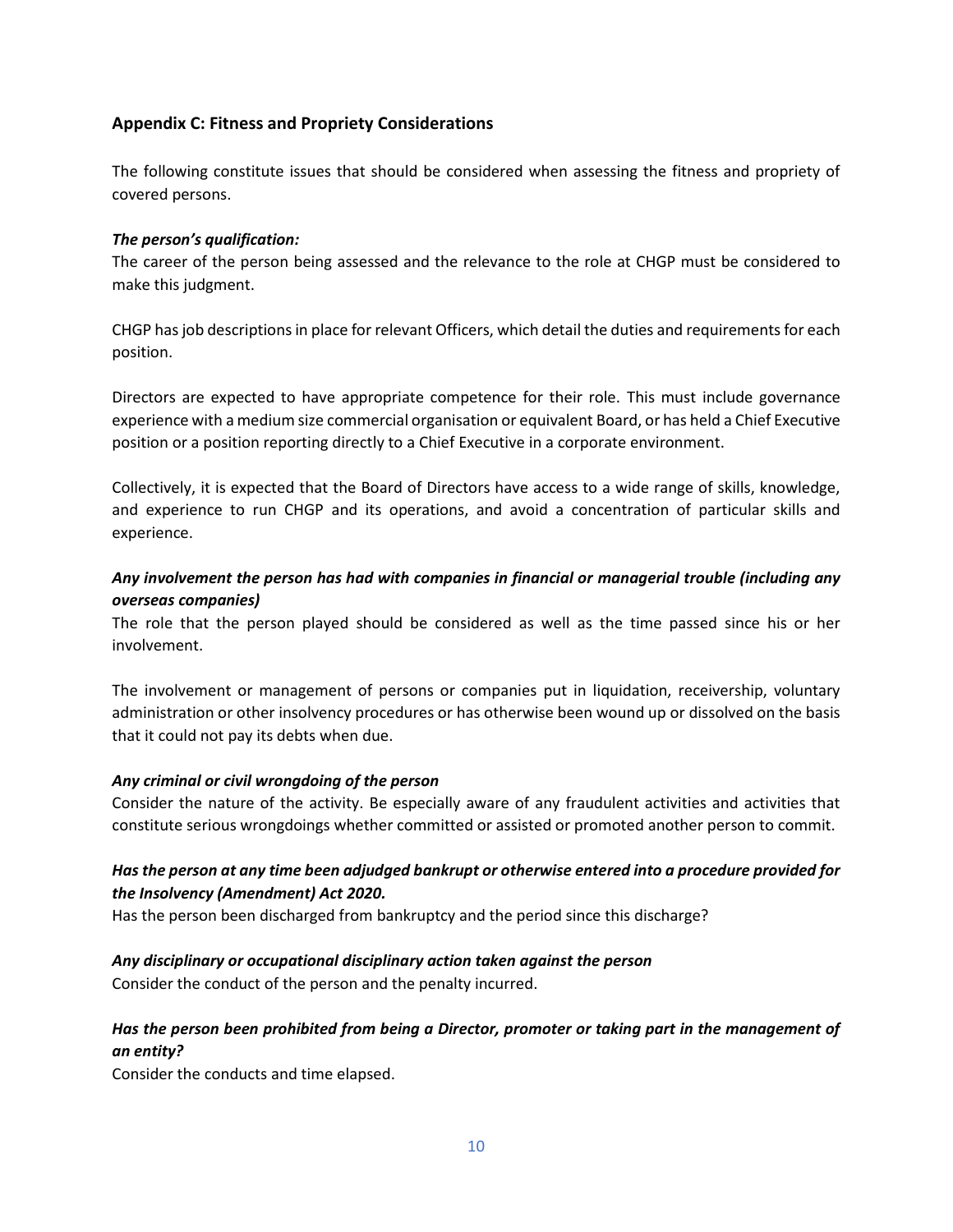# *Any conflicts of interest?*

Consider the nature and any mitigations.

#### *Any convictions*

Consider the nature of convictions, time elapsed and penalties imposed.

#### *Any conduct that poses an unacceptable brand and reputation risk to CHGP*

Consider the nature of the conduct time lapsed and any circumstances around the conduct. Consider the potential impact on any association of the conduct on CHGP's brand and reputation.